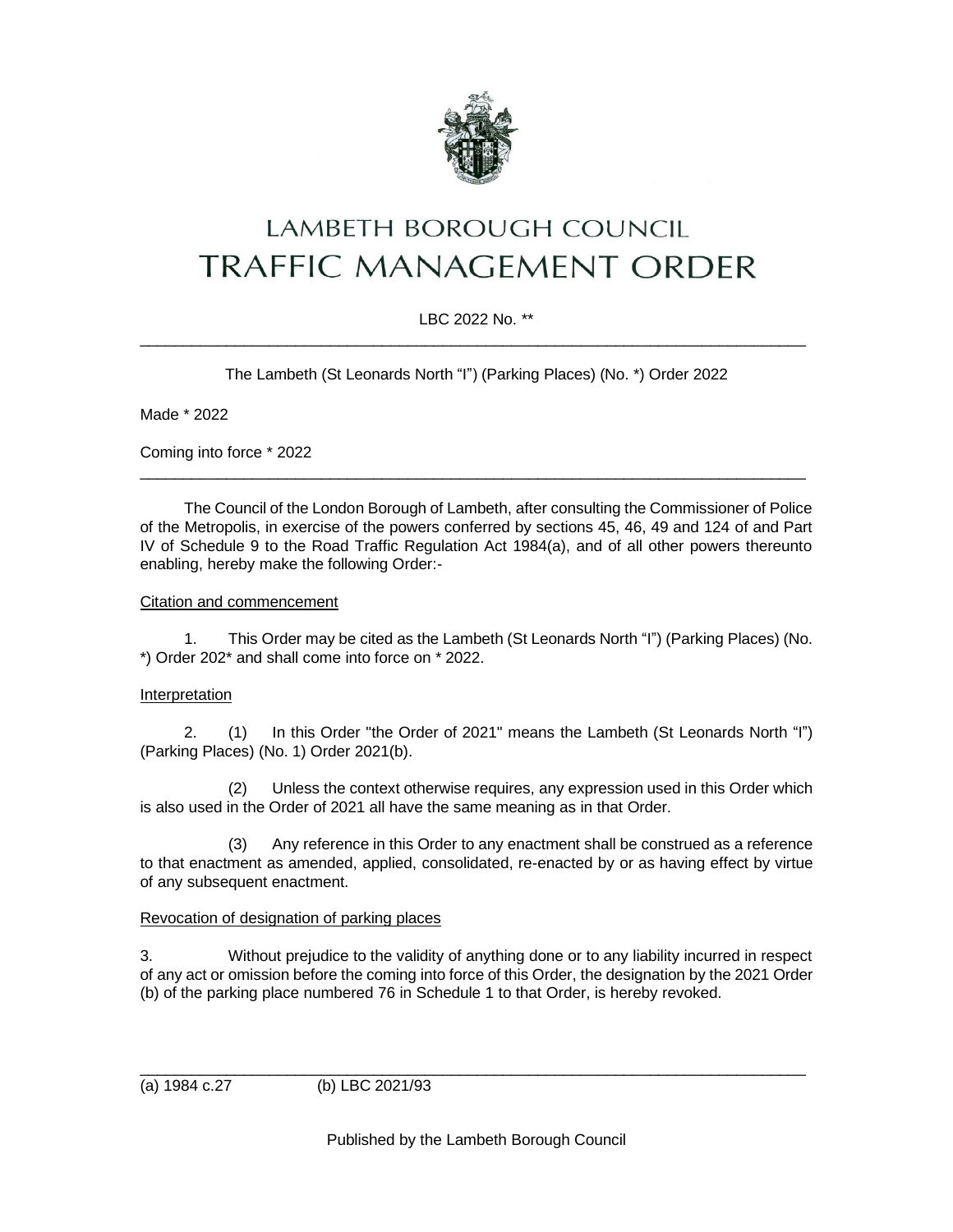## Designation of parking places and application of the Order of 2021 thereto

4. (1) Each area on a highway comprising the length of carriageway of a street specified in column 2 of the Schedule to this Order and bounded on one side of that length by the edge of the carriageway and on the other sides by a white line marking is designated as a parking place.

(2) The reference in this Article to a white line marking shall be construed as a reference to the white line marking (either broken or continuous) provided for in Schedule 7 to the Traffic Signs Regulations and General Directions 2016(a) or, if applicable, authorised by the Secretary of State by virtue of section 64 of the Road Traffic Regulation Act 1984.

(3) The provisions of the Order of 2021 (other than Articles 3 and 16) shall apply to the areas designated as parking places by this Order as if in those provisions any reference to a parking place included a reference to an area designated as a parking place by this Order and as if any reference to Schedule 1 to the Order of 2021 included a reference to the Schedule to this Order.

Placing of traffic signs, etc.

- 5. The Council shall:-
	- (a) place and maintain traffic signs indicating the limits of each parking place referred to in the Schedule to this Order;
	- (b) place and maintain in or in the vicinity of each parking place referred to in the Schedule to this Order traffic signs indicating that such parking place may be used during the permitted hours for the leaving only of the vehicles specified in Article 4(2) of the Order of 2021; and
	- (c) carry out such other works as is reasonably required for the purposes of the satisfactory operation of each parking place referred to in the Schedule to this Order.

Dated this \* day of 2022

Ben Stevens Highway Network Manager

 $\_$  ,  $\_$  ,  $\_$  ,  $\_$  ,  $\_$  ,  $\_$  ,  $\_$  ,  $\_$  ,  $\_$  ,  $\_$  ,  $\_$  ,  $\_$  ,  $\_$  ,  $\_$  ,  $\_$  ,  $\_$  ,  $\_$  ,  $\_$  ,  $\_$  ,  $\_$  ,  $\_$  ,  $\_$  ,  $\_$  ,  $\_$  ,  $\_$  ,  $\_$  ,  $\_$  ,  $\_$  ,  $\_$  ,  $\_$  ,  $\_$  ,  $\_$  ,  $\_$  ,  $\_$  ,  $\_$  ,  $\_$  ,  $\_$  , (a) S.I. 2016/362